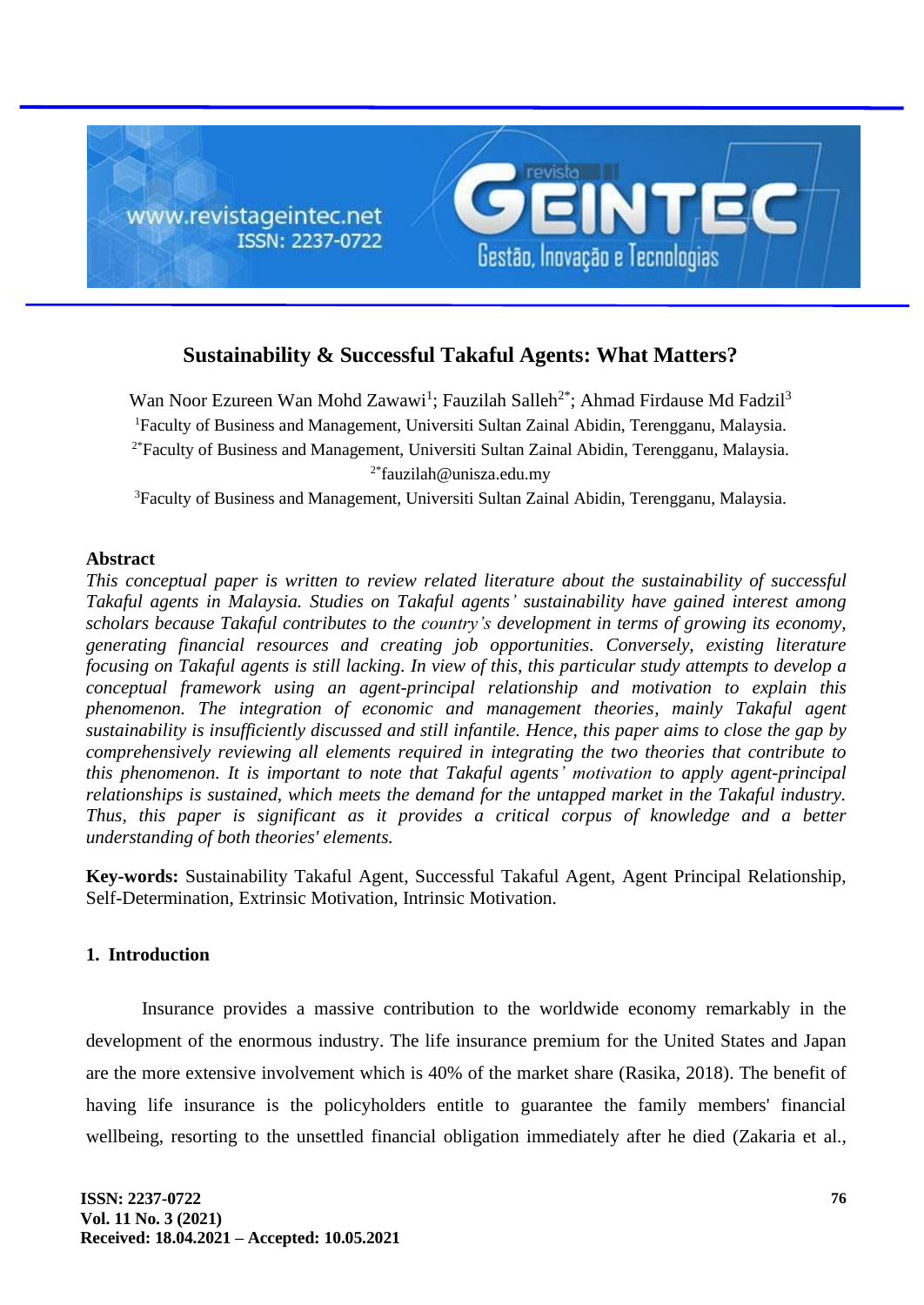2016). Hence, it is very important to adopt insurance among individuals because it becomes a vital part of their financial mechanism. Contradict to non-life insurance, European countries are slightly lower, contributed to the global market than India and China (Huang & Eling, 2013). Non-life insurance is subjugated by motor insurance, yet the percentage growth is not much as life insurance. Dragos (2014) revealed that, non-life insurance including insurance other that life, such as moto insurance, property insurance, travel insurance, disaster insurance, mortgages insurance and credit insurance. Perceptively, the concept of insurance as opposed to Islam's beliefs and values to fit the edging of all aspects of life in this Islamic ritual. Shariah compliances are introduced to design a pleasant community upbringing among Muslims (Hassan, Salman, Kassim, & Majdi, 2018). As a result, Takaful manages to be relevant and significant in the international market for the past four decades of its introduction which started in Sudan in 1979 (Lim, Idris, & Carissa, 2010). Takaful has paraded a remarkable growth throughout the years, which is accepted worldwide, specifically with its first operation of Takaful Ikhlas, formerly recognized as Syarikat Takaful Malaysia Berhad in 1985 (Othman, 2017). Since then, Takaful has its impetus to bloom in the Malaysian market as it's the imperative economy funder. According to the Malaysian Takaful Association (2019), Takaful penetration market rate in 2018 was at 15.9 % compared to ten years ago, which was not more than 10%. Furthermore, Takaful share net contribution in 2019 exceeded the contribution of the previous year, with 18.3% compared to 16.6% (BNM, 2020). Takaful total asset from 2014 to 2019 also showed a tremendous evolution whereby in 2019, its total market share was 10.5% (Malaysian Takaful Association, 2019). This indicates Takaful industry has high potential since it keeps flourishing in the market. As Takaful become more essential from the time when it was introduced, the Takaful agent apparently suited as key of distribution chanel for the achievement in the industry (Rasika, 2018). Hence, Takaful agents play essential roles (Hamid, Rahman, Ya'amob, & Yakob, 2010; Yazid et al., 2020) to promote Takaful product and ensuring its smooth operation. The agents are one of pivotal distribution channels in Takaful industry (Ghani, 2017) which is the most preferred by clients to purchase Takaful products (Annuar, 2005). Among those products are retirement scheme for sustaining clients' financial position for at least 20 year-period (Foziah et al., 2018) and health Takaful Scheme (Salleh et al., 2017; Salleh et al., 2017). Many previous studies have discussed Takaful; but few focuses on the context of Takaful agents particularly in terms of sustainability. Sustainability issue needs to be addressed as number of registered agents in the industry has declined from 2014 to 2017 (Malaysia Takaful Association, 2019). Agents are crucial as the distribution channel dominating the acceleration of Takaful growth in the industry (Malaysia International Islamic Financial Centre, 2019). A comprehensive model of Takaful agent sustainability needs to be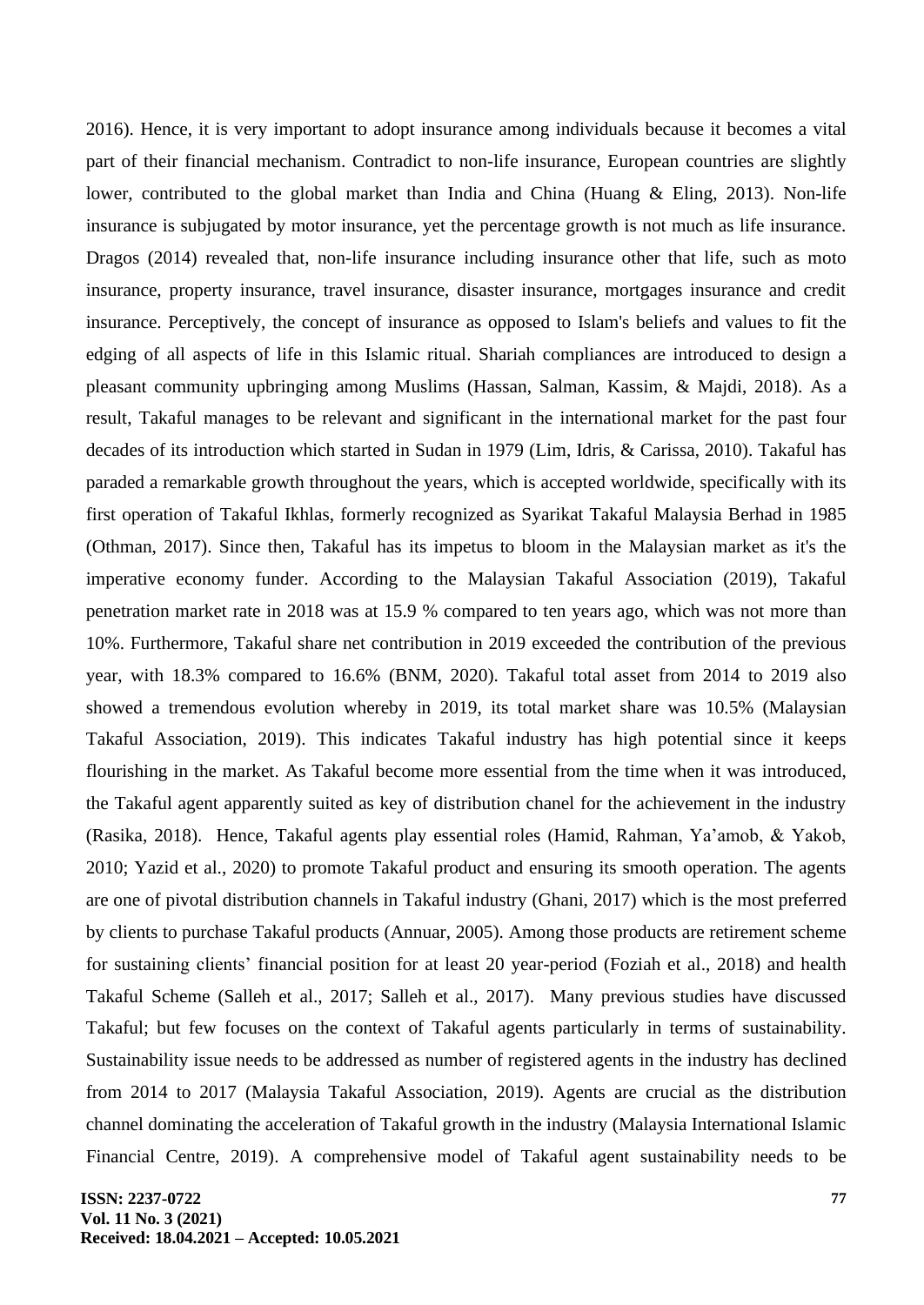developed in reaction to this issue in line with the implementation of Islamic Financial Services Act 2013 (IFSA 2013); which is a special Shariah compliance guideline for financial services including Takaful (Daud, et al., 2017). Notwithstanding the plethora of discussions pertaining to Takaful's demand and awareness, view on the sustainability of Takaful agents is left behind.

This conceptual paper aims to explore what makes successful agents in the context of sustainability with the integration of agency theory and self-determination theory. Previous literature shows that integrating these two theories describing Takaful agents' sustainability is at its early phase. Agency theory focuses more on the economic and finance field (Abdulrahman, 2014; Boučková, 2015). On the other hand, many scholars discuss self-determination in work organization and entrepreneurial (Bakker & van Woerkom, 2017; Fadzil et al., 2019), but few studies concentrate on the motivation from Takaful perspective. Therefore, this paper attempts to relate the agentprincipal relationship and motivation with the sustainability of Takaful agents. Additionally, elements of motivation and agent-principal relationship are not fully recognized in Takaful context despite major influence in other areas namely accounting, marketing, and entrepreneurial (Al-Jubari, 2019; Balago, 2014; Kirchner et al., 2019).

#### *2.* **Underpinning Theory**

#### **2.1. The Integration Self-determination Theory and Agency Theory**

Several theories and conceptual models of Takaful agents were explained in previous researches (Messah & Kubai, 2011; Salleh & Kamaruddin, 2011; Salleh, Abdullah, & Razali, 2013; Salleh, Abdullah, Razali, & Wok, 2012). Motivational factors, such as self-efficacy, self-monitoring, and locus of control were highlighted in the study of Takaful agents' personality traits by Salleh & Kamauddin (2011). The conceptual model of Takaful agents developed by Muhamat et al. (2018), pointed out recruitment, branding, and sales activity as the focal components of agents' outcome. Meanwhile; Salleh et al. (2013) explained the model in terms of concept and understanding of Takaful among agents. On the other hand, Hamid et al. (2010) and Shah & Asad (2018) argued the theory is still infantile because it is devoted only to the intrinsic and extrinsic motivation of selfdetermination theory. In term of sustainability, some researchers concentrate on self-determination theory such as De Vos, Van der Heijden, & Akkermans (2018). The elements of agent-principal relationship in agency theory are introduced by Muhamat et al. (2018) in Takaful agent context, yet the model is still at the premature level. Therefore, this paper attempts to fill in the gap by exploring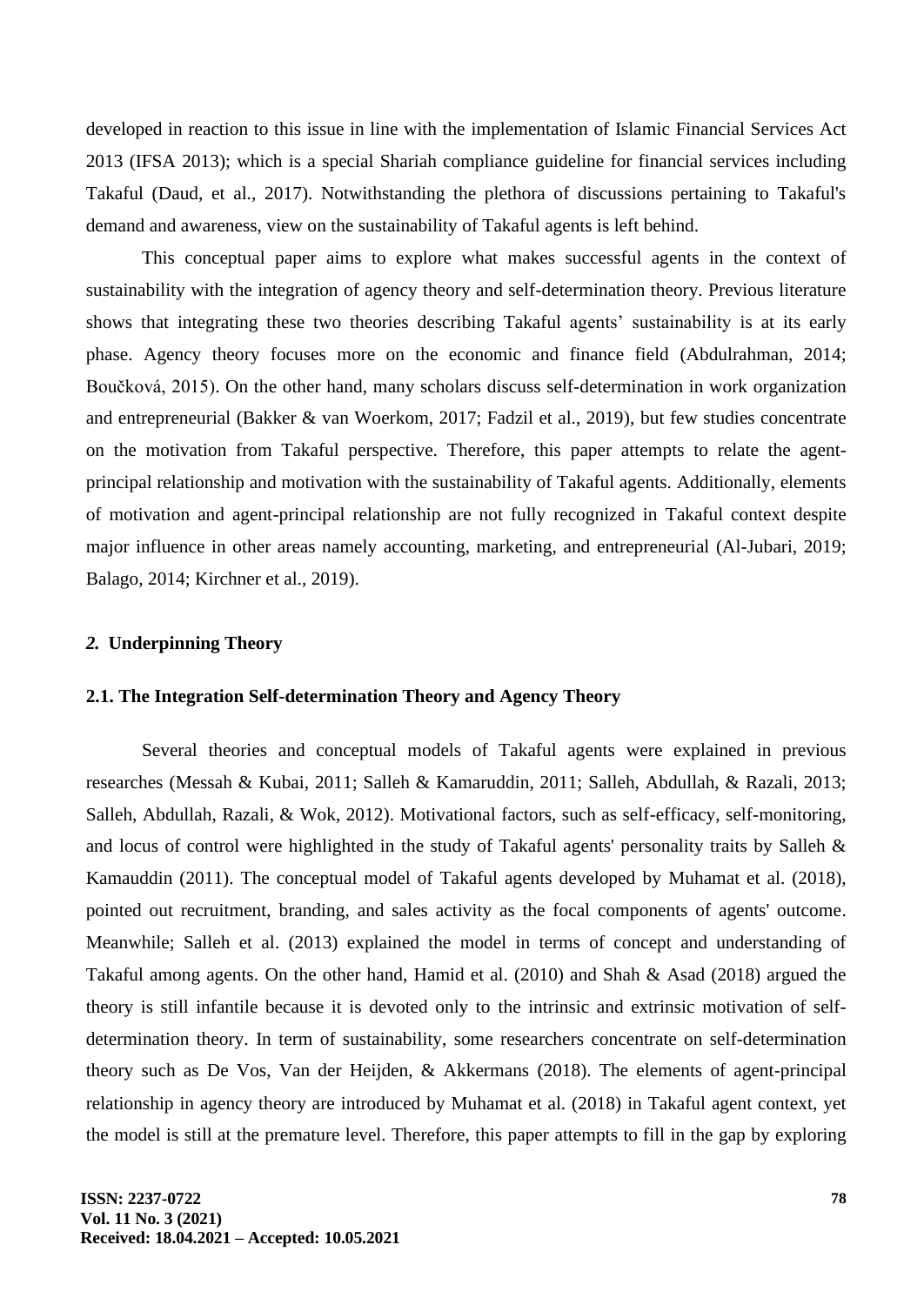the integration of agency and self-determination theories as few studies have investigated them in terms of sustainability (Lawrence, Hall, & Arthur, 2015). Sloof & van Praag (2008) adopted the integration of theories in the context of employee outcomes; which are expectancy theory (motivation) and agency theory; whereas the integration of intrinsic motivation and agency theory are applied in the context of the economy (Kunz & Pfaff, 2002).



## **3. Literature Review**

#### **3.1. Concept of Sustainability**

Sustainability is one of the new uncultivated research paradigms in the management area; unlike previous studies such as accounting, economy, and investment. The number of studies in these areas is incontestable as the concept of sustainability has been discussed in various sectors by previous scholars (Bettencourt & Kaur, 2011; Burhan et al., 2017). Patlins (2017) pointed out that sustainability descriptions are plenty but dispersed and not specific. Sustainability signifies various economic, social, and environmental fundamental (Emas, 2015; Martens, 2006). Harrington (2016) defined sustainability as a natural, human, and social system that encourages human lives for stabilization and utilization. Generally, the environment is the most conversant component to be reconnoitred in sustainability studies (Emas, 2015; Solomon, 2017). Even more so, numerous areas of sustainability need to be explored due to today's economic climate change era (De Vos & Van der Heijden, 2015).

One of the areas rarely focused by researchers is career sustainability. In view of Lawrence, Hall, & Arthur, (2015), sustainability career in various types of survival attempts due to career experience affecting an individual's outcome. On the other hand, Holling (2001) described sustainability as human sustainability that encourages people's ability to cultivate, evaluate, and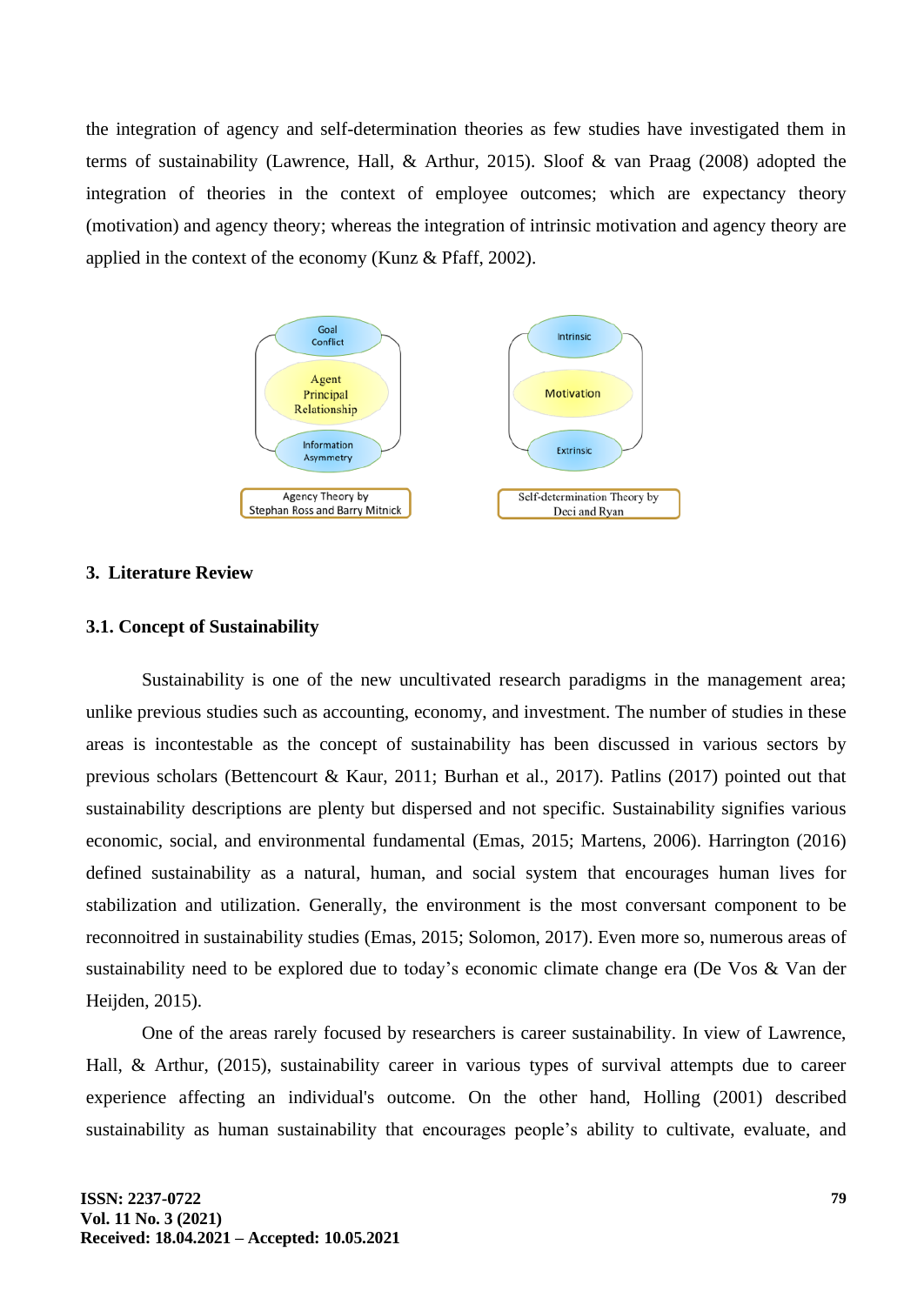conserve their competencies' robustness. On top of that, Kossek, Valcour, & Lirio (2014) discussed sustainable development and work-life balance and justified that the pillars are related to each other in day-to-day repetitive work activity resulting in individuals' outcome. The statement was supported by Pappas, Pappas, & Sweeney's (2015) personality sustainability study, which relates sustainability to an individual's behaviour and attitude. Pappas (2012) refers to personality sustainability as:

*"A characteristic by attitudes and behaviours that tend to create harmony, interconnections, and relatively high levels of self-awareness in values, thoughts, and actions as well as cultivate continued individual growth in physical, emotional, social, philosophical, and intellectual abilities. A sustainable Personality also includes a well-developed and demonstrated value system that acknowledges the importance and interconnectedness of all global geo-biological and social systems, and our appropriate place within them."*

Meanwhile, Lozano, Carpenter, & Huisingh (2015, pg. 24) defined sustainability-oriented theory based on the integration of agency theory, resourced based view theory and stakeholder theory, and it is defined as:

*"The firm is a profit-generating entity in a state of constant evolution. This entity is a system comprised of resources and networks of relationships with stakeholders. The firm's employees are responsible for representing the firm, managing its resources, and empowering its stakeholders so that the firm complies with laws, maintains its 'license-to-operate', increases its competitive advantage, and better contributes to foster the evolution of more sustainable societies by holistically addressing the economic, environmental, social, and time dimensions."*

#### **3.2. Takaful Agent Sustainability**

Takaful agents are the intermediary between insurance company and clients; whereby the agents perform on behalf of insurance companies to deal with clients relating to insurance policy contract (Muhamat et al., 2018). The definition of agent-based on Financial Services Act 2013 (2013, p.18) is:

*"A person who solicits or obtains a proposal for insurance on behalf of an insurer offers to act on behalf of the insurer in negotiating policy and represents the insurer to reissue renewal or continuance of a policy."*

Takaful agents' role is significant in the Takaful industry as a marketing and distribution channel (Hamid et al., 2010; Yon Bahiah, Siti Zaleha, & Norshahida, 2009). Takaful agents are accountable for preparing and advising the best service and product to the Takaful policy prospect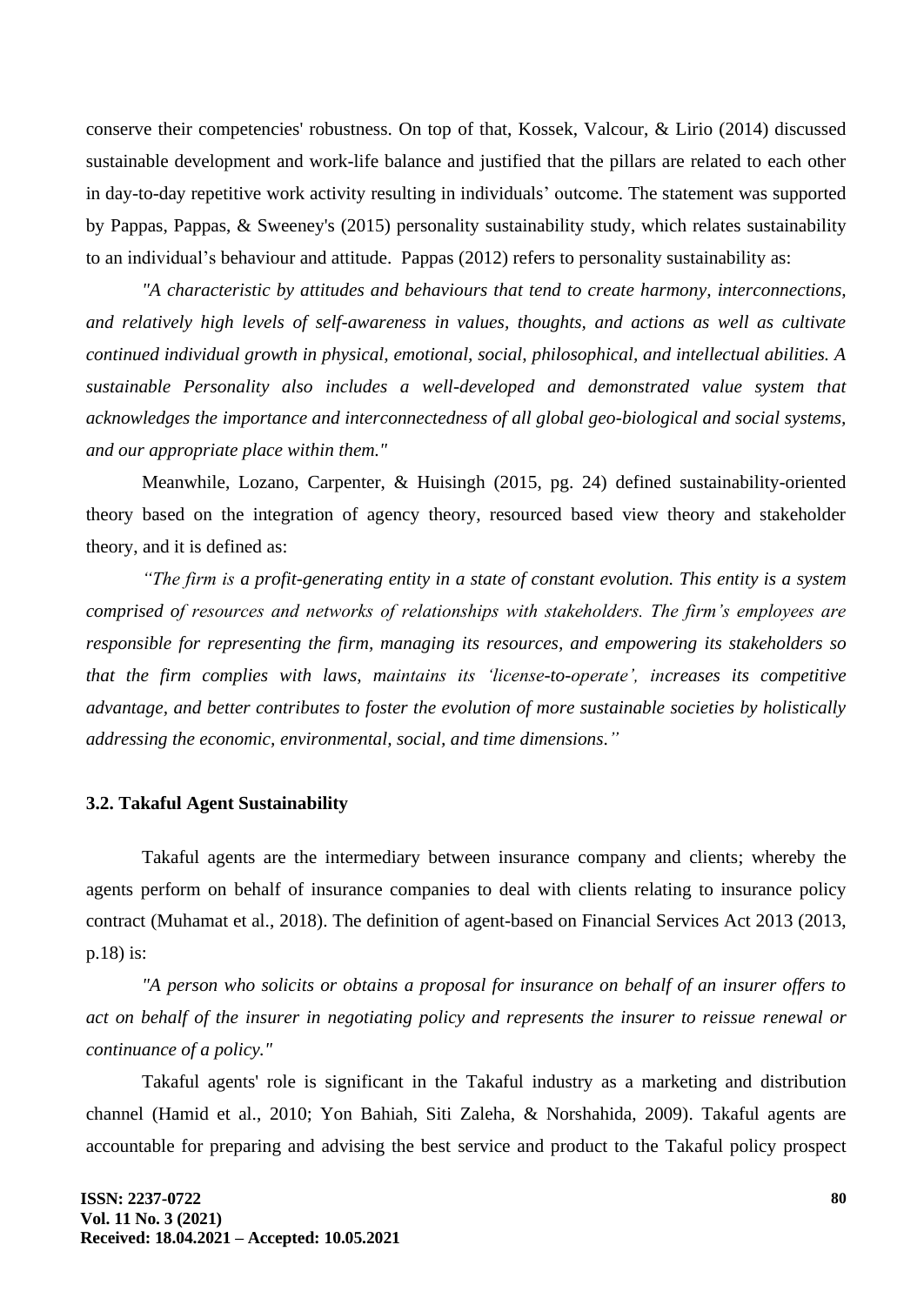(Muhamat et al., 2018). Ghani (2017) highlighted that sales in the industry mainly rely on Takaful agents because its product is not regularly purchased; agents need to transfer knowledge and awareness about Takaful to prospective clients. Takaful has its specific term and definition pertaining to the concept; thus, Takaful agents need to enhance their comprehension of Takaful (Ghani & Lambak, 2018).

Sustainability of Takaful agent is described as the period of which the agents are able and keen to endure their present and future working condition (Dam, Vuuren, & Kemps, 2017). The number of agents retains in the industry are upsetting, as the rate has declined over the years, as shown in the study conducted by Kandelousi & Seong (2011). Statistic by Life Insurance and Market Research Association (LIMRA), the United States indicated that insurance agents' sustainability rate is below 20% within five years. This is supported by Dalessio (1994) who claimed that most insurance industry agents choose not to o continue their contracts, resulting in the lack of agent sustainability.

Additionally, Takaful agents' sustainability rate in AmMetLife for 2016 is just 20% after six months of recruitment (Muhamat et al., 2018). A similar phenomenon was also recorded in United States; whereby the percentage of sustainability agents drained for the first three years (Rasika, 2018). Sustainability issues soared as more than 50% of agents in the insurance company left the industry (Ngari, 2018). Sustainability issues among agents also accelerated in Sri Lanka and turned out to be perplexing to the industry.

## **3.3. The Influence of Agent-Principal Relations**

Normally, in any contract, both parties are bound to its term and condition. In this context, one party is the business owner, while the other party is hired as an operative for the business owner (Panda & Leepsa, 2017). The relationship between the two parties, called agent and principal, is expounded in the agency theory; and the contractual relationship between them gravitates the agency's issues (Jensen & Meckling, 1976). The relationship between agents and principals is affected by different goals and interests caused by a conflict named agency problem (Kunz & Pfaff, 2002). If there is the inequity of interest or any business activity actions, the agents tend to act with self-interest behaviour (Bendickson, Muldoon, Liguori, & Davis, 2016). Also, Panda & Leepsa (2017) agreed that the relationship that needs to be examined is the agent-principal relationship and the relationship between creditor and stakeholders. However, this paper investigates the relationship between agents and principals since Takaful agent in the context of this study. According to Fama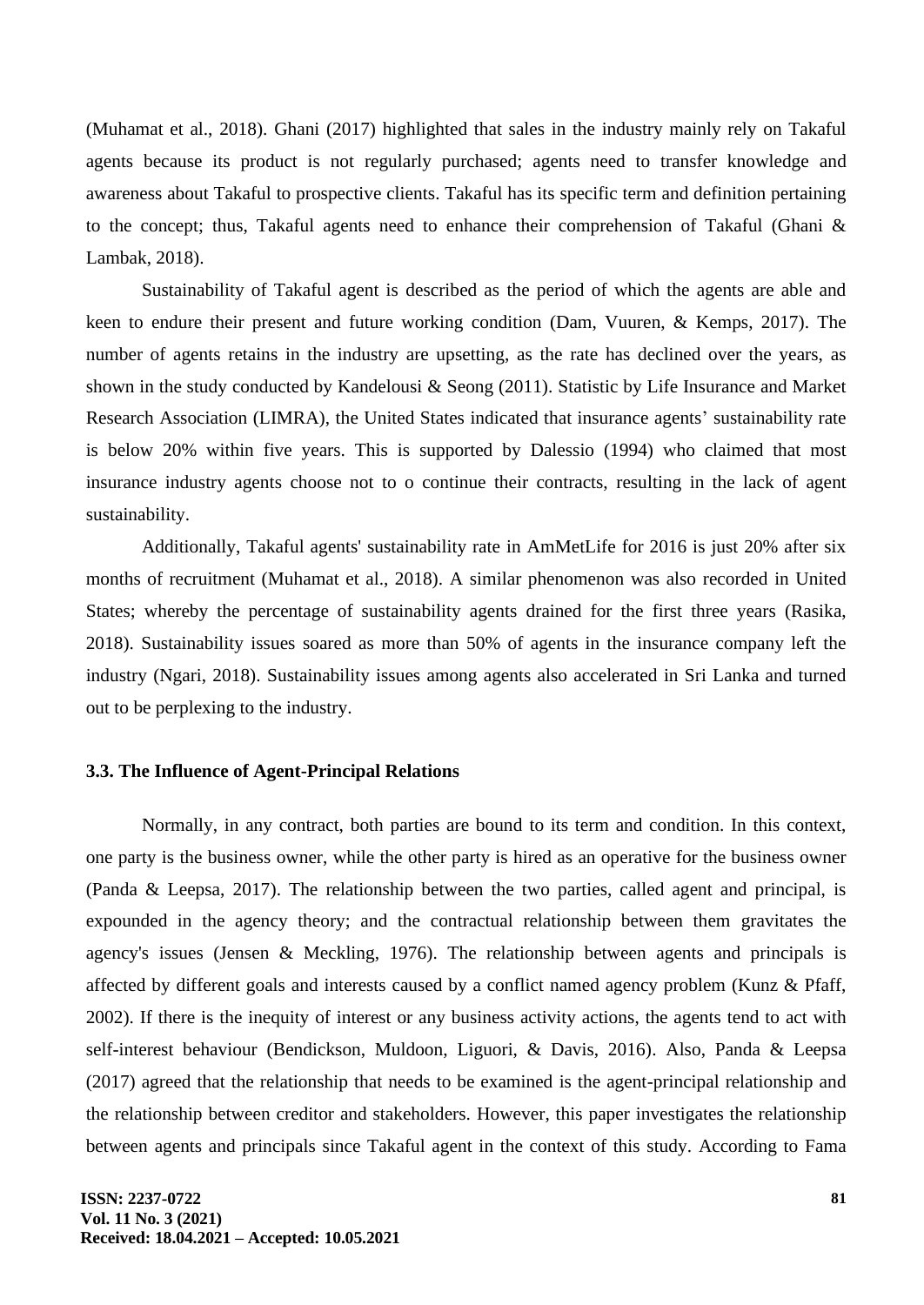(2012), agency theory is a tool to guide the parties in the contract to align their interest. Bendickson et al. (2016) and Maestrini, Luzzini, Caniato, & Ronchi (2018) identified elements in agency theory which include information asymmetry, and the other one is goal conflict (Eisenbeis, 2004; Kivisto, 2008).

Information asymmetry happens when the agents possess information about the business activity, and the principals attain on this information from the agents (Panda & Leepsa, 2017). The agents also have a better understanding and knowledge about business activity performance (Balago, 2014). Information asymmetry needs to be diminished by the agents and principals to acquire better outcome (Maestrini et al., 2018). The agents must ensure that information asymmetry is low and under control to avoid any disagreement with the principals. Information asymmetry frequently happens when the agents have self-interest behaviour without considering principals' interest (Bendickson et al., 2016). In this study, the researcher explores information asymmetry among Takaful agents that contribute to the outcome of sustainability Takaful agents. When the performance of business owned by the principal is successful (Yusuf, Yousaf, & Saeed, 2018), the impact reflects agent sustainability. The information asymmetry among agents will take advantage of the principal limitations information regarding the product and services of Takaful which proven in the study of Wellenbrock (2013); individual context among manager and coworker agents in the supply management area. The minimization of information asymmetry among agents marks to the outcome (Corcos, Montmarquette, & Pannequin, 2020), namely performance and sustainability.

Goal conflict is the most significant element in agency theory (Kivisto, 2008) and is further examined in this study. Normally, agents face goal conflict whenever there is a dissimilar desire between agents and principals (Milgrom & Roberts, 1992). This dissimilarity gravitates towards goal conflict because the principal's preference is not similar to the agents (Maestrini et al., 2018; Waterman & Meier, 1998). It was postulated by Maestrini et al. (2018), that goal conflict between agents and principals can be resolved by having goal congruence. The mutual goal between both parties can affect the longevity of agents staying in their contracts. Balago (2014) also further added goal conflict causes deterioration in agent outcome, whether to remain in or revoke the contract. Eisenbeis (2004) confirmed the influence of goal conflict defines the activity forms, agents and principal accountability, and activity outcome. This study revises that goal conflict may happen between Takaful agent and principal. It can affect the business's performance and the outcome of the Takaful agent to stay longer in the industry.

Meanwhile, goal conflict is also considered a supervisory system among agent and principal in decision-making purposes (Kivisto, 2008). The conflict that occurs between both parties results in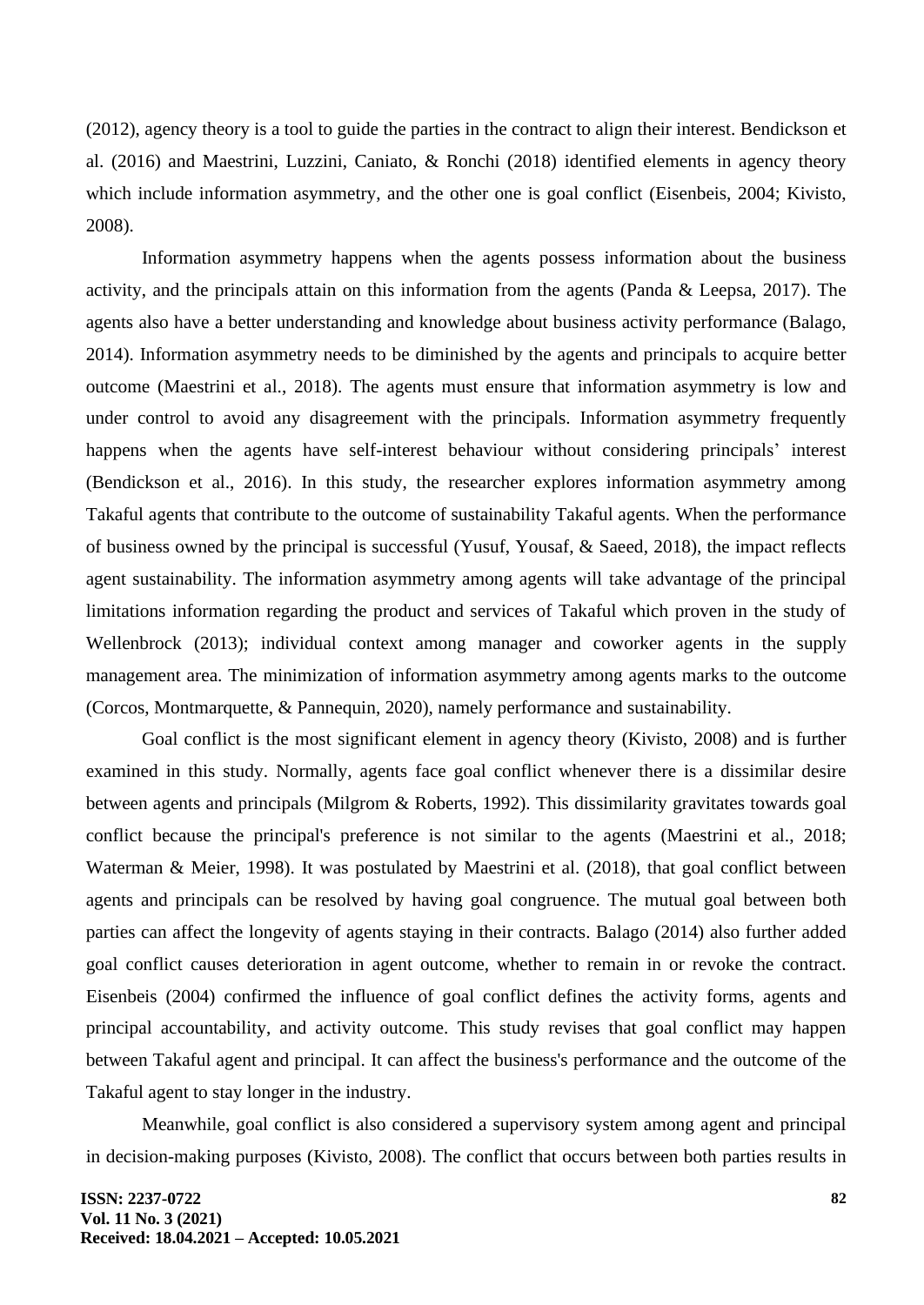the consequences of agents' sustainability. In the broad study done by Kivisto (2007), goal congruence reflects goal conflict, exposes the concentration activity, and entices the agents' productivity, simultaneously affecting output and quality.

#### **3.4. The Influence of Individual Motivation**

Motivation can influence individuals and their psychology (Borsi, 2015) and it comes from the combination of individual's potential and willpower (Cassar & Meier, 2018) to drive the extra effort in achieving task effectiveness (Akhtar, Aziz, Hussain, Ali, & Salman, 2014). Rey-Martí, Tur Porcar, & Mas-Tur (2015) concluded that motivation impacts female entrepreneurs' sustainability in Spain. Meanwhile, employees in Spain also reported motivation and capabilities to influence their work sustainability (Vanroelen, 2017). It is proven in the study by Bikrant Kesari & Verma (2015), that motivation plays a vital role among staff in public and private sectors in their pursues success, performance, and sustainability. Thus, Cravens et al. (1993) argued that insurance agents usually do not stay in the industry for long and succeed; however, they certainly will with motivation and right instruments. Self-determination theory is part of individual motivation (Deci, Olafsen, & Ryan, 2017). Many previous scholars discussed self-determination in management (Kanat-Maymon, Elimelech, & Roth, 2020; Sexton, 2013) and sport (Calvo, Cervelló, Jiménez, Iglesias, & Murcia, 2010; Ntoumanis & Standage, 2009). The theory explains that individuals have the freedom to control their lives by having responsibility for their action (Gagné & Deci, 2005). Many researchers agreed that self-determination contributes to an individual's outcome (Shir, Nikolaev, & Wincent, 2018). According to Fadzil et al. (2019), self-motivation is one element of the new venture entrepreneur's outcome. It is aligned with the finding in research conducted by Al-Jubari (2019), which shows that individuals with a high level of self-determination gravitate toward becoming entrepreneurs. On top of that, De Vos, Van der Heijden, & Akkermans (2018) indicated selfdetermination drives sustainability career and is consistent with Ryan & Deci (2000) who claimed that intrinsic and extrinsic motivation are the elements of self-determination which lead to the individual outcome of sustainability.

Intrinsic motivation performs an activity for own satisfaction rather than for separable conditions (Bikrant Kesari & Verma, 2015). It signifies an individual's experience that leads to the action and feeling during the activity (Deci, Connell, & Ryan, 1989). An individual with high intrinsic motivation levels knows the importance of performing an activity and sees it completed and enhancing the individual's outcome (Deci et al., 2017). Although intrinsic motivation exists within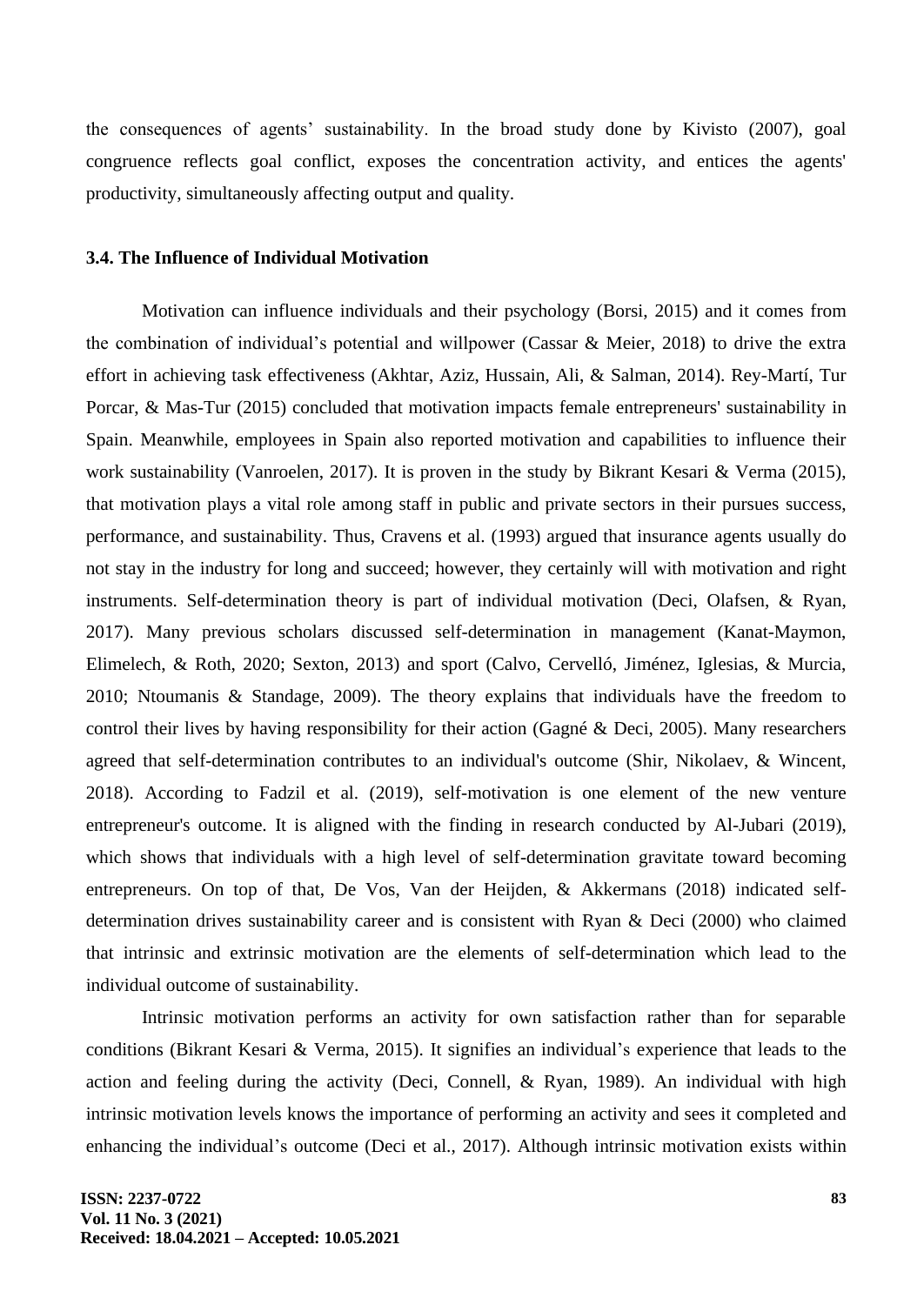the individual, somehow, some individuals are not intrinsically motivated from the task (Bikrant Kesari & Verma, 2015). Some authors pointed out that intrinsic motivation appears when the activities are lucrative; while others stated intrinsic motivation depends on individual task engagement (Bikrant Kesari & Verma, 2015). Generally, there are two intrinsic motivation conditions: being intrinsically interested (satisfaction) and exciting activities. Intrinsic motivation is valued by action and affect the outcome, which is sustainability in their work or activity (De Vos et al., 2018). In research reported by Farooq & Hanif (2013), the finding indicated intrinsic and extrinsic motivation are significant in sustaining organization workforce. According to Quigley & Tymon (2006); Thomas & Jr (1997); Wayne & Jansen (2000), four essential elements contribute to individual outcomes such as meaningfulness, progress, choice, and competence.

The second element in self-determination is extrinsic motivation, which is defined as a concept that acquires separable outcomes every time the task is finished. It is about significant value such as reward (Bikrant Kesari & Verma, 2015; Ryan & Deci, 2000). The activity involves extrinsic motivation due to physical rewards and imbedded penalty entailed (Gagné & Deci, 2005). Many scholars agreed that extrinsic motivation contributes to the individual's outcome (Kuvaas, Buch, Weibel, Dysvik, & Nerstad, 2017); even though it produces a lesser impact than intrinsic motivation. According to Hamid et al. (2010), extrinsic motivation relates to the value resulting from the action and the evaluation of outcome possibility. Examples of extrinsic motivation can be observed in the following situations. Student A completed his homework because he was afraid of his parents' punishment if he failed to do so.

In contrast, student B finished her homework for the benefits of her future. Both situations are considered instrumental extrinsic motivation whereby student A engages a feeling of choice because he finds it exciting, and student B entails the compliance of external control (Ryan & Deci, 2000). There are four pillars in extrinsic motivations: external regulation, introjection regulation, identification regulation, and integration regulation.

## **4. Conceptual Model**

Until now, the conceptual model to describe sustainability is still infantile as no specific model can explain the concept of sustainability (De Vos et al., 2018). A comprehensive model of sustainability is proposed in this study by integrating relevant theories. This is supported by Sloof, Praag, & Sloof (2007) who adopted agency theory and intrinsic in motivation theory for sustainability model in employability. According to Kunz & Pfaff (2002), the integration of the approaches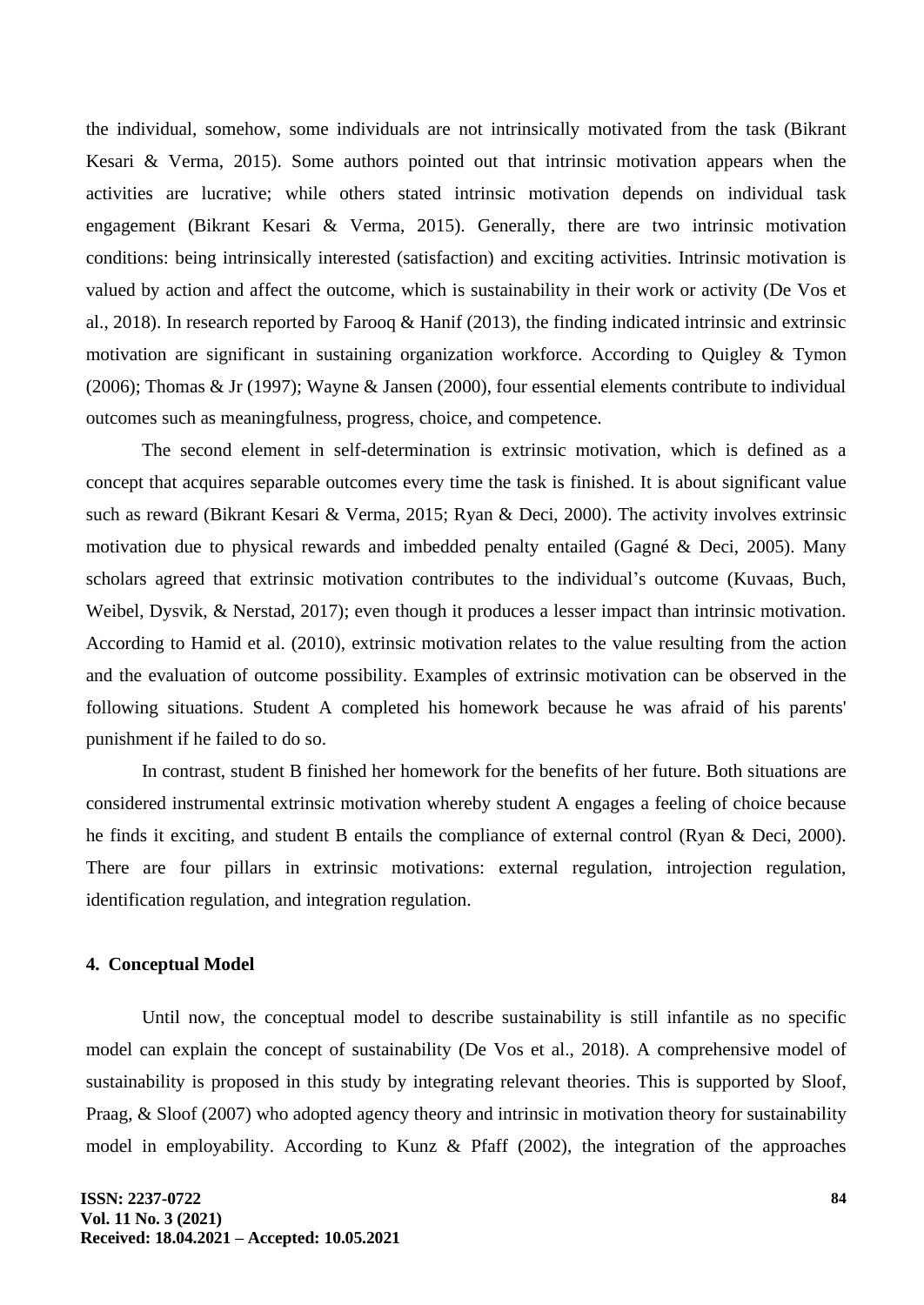mentioned above stimulates the outcome of agents in the business. A conceptual model of sustainability by De Vos et al. (2018) also claimed that self-determination theory is one of the pillars for sustainability.



Meanwhile, the integration of agency theory by Stephan Ross and Barry Mitnick and selfdetermination theory by Deci and Ryan presented two elements of agent-principal relationships and two elements of motivation. The aspects of agent-principal relationships are goal conflict and information asymmetry; the elements in motivations are intrinsic and extrinsic motivation introduced in this study. All components are adopted by integrating agency theory and motivation theory, contributing to the comprehensive model of sustainability.

## **5. Conclusion**

To sum up, this conceptual paper presents a sustainability model with the integration of agency theory and self-determination theory. The elements in integration theories have contended as the pillars for exploring sustainability among Takaful agents. Combination of economic and motivation theories sets this apart from other concepts of sustainability. This study applies agentprincipal relationship elements (goal conflicts and information asymmetry) and motivation (intrinsic and extrinsic) to successful Takaful agents. The model is essential as an instrument to ensure the sustainability and success of Takaful agents that can reflect the growth of the Takaful industry. It is even more so to fill in the gap of deficiency in sustainability studies, particularly with integrating economic and motivation theories in the model. There is a need to conduct empirical research to explore and confirm the model among practitioners and academicians; which subsequently benefits the Takaful industry and its economy.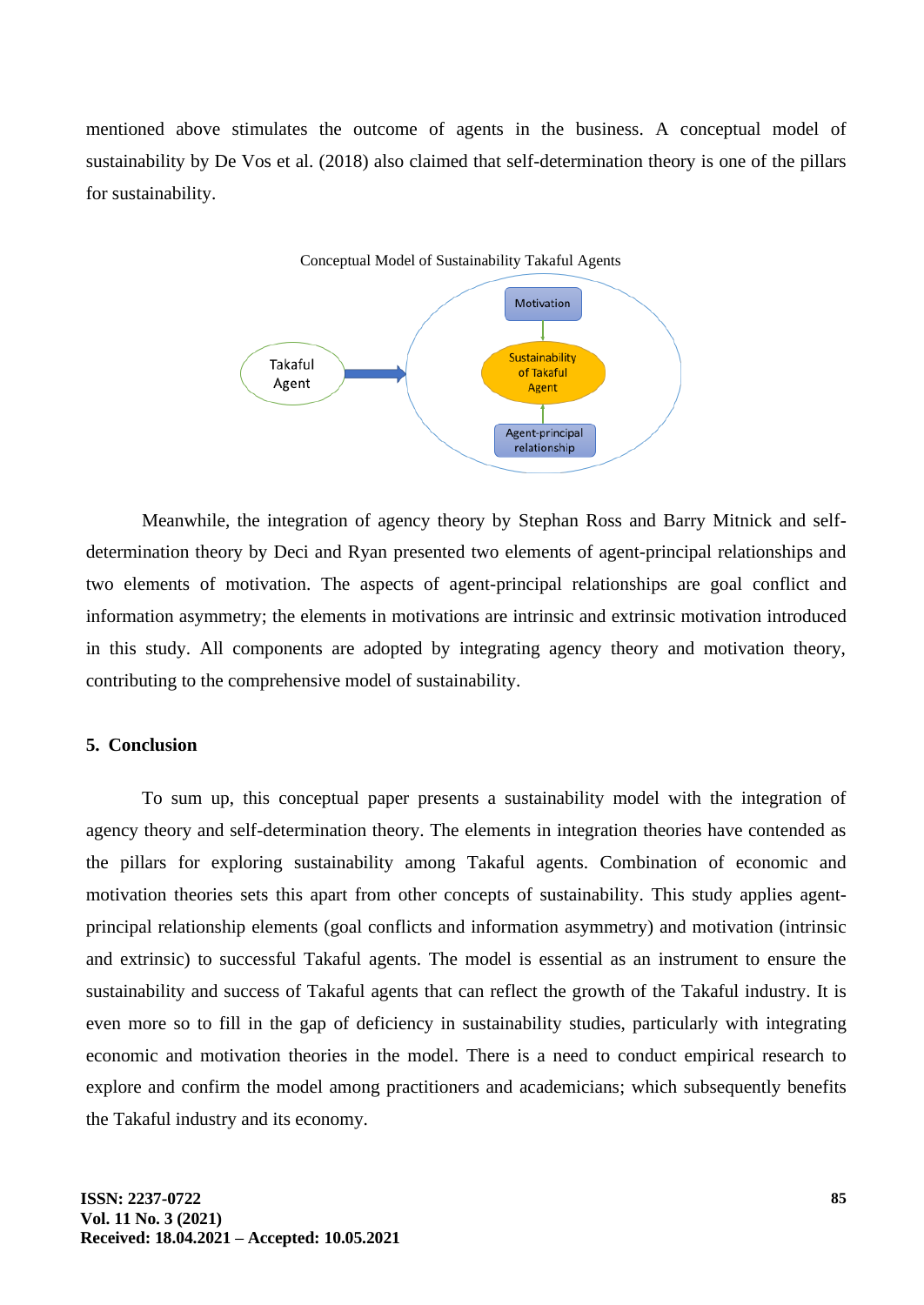#### **Acknowledgements**

This article has received financial and technical support from the **Center for Excellence in Management Research and Incubation (CREIM)**, Universiti of Sultan Zainal Abidin, Malaysia

### **References**

Abdulrahman, S.M. (2014). *The Relationship Between Agency Costs and Financial Performance of Firms Listed in Nairobi Securities Exchange.*

Akhtar, N., Aziz, S., Hussain, Z., Ali, S., & Salman, M. (2014). Factors Affecting Customer Satisfaction in Banking Sector of Pakistan. *International Review of Managment and Business Research, 3*(2), 1014–1025. Retrieved from www.irmbrjournal.com

Al-Jubari, I. (2019). College students' entrepreneurial intention: Testing an integrated model of SDT and TPB. SAGE Open, 9(2), 1–15. https://doi.org/10.1177/2158244019853467

Annuar, H.A. (2005). Al Wakalah and Customers? Preferences toward It: A Case Study of Two Takaful Companies in Malaysia. *American Journal of Islamic Social Sciences, 22*(1), 28–49. Retrieved from http://irep.iium.edu.my/23767/

Bakker, A.B., & van Woerkom, M. (2017). Flow at Work: a Self-Determination Perspective. Occupational Health Science, 1(1–2), 47–65. https://doi.org/10.1007/s41542-017-0003-3

Balago, G.S. (2014). A conceptual review of Agency Models of performance evaluation. *International Journal of Finance and Accounting, 3*(4), 244–252. https://doi.org/10.5923/j.ijfa.20140304.04

Bendickson, J., Muldoon, J., Liguori, E.W., & Davis, P.E. (2016). Agency theory: background and epistemology. *Journal of Management History, 22*(4), 437–449. https://doi.org/10.1108/JMH-06- 2016-0028

Bettencourt, L.M.A., & Kaur, J. (2011). Evolution and structure of sustainability science. *Proceedings of the National Academy of Sciences of the United States of America, 108*(49), 19540– 19545. https://doi.org/10.1073/pnas.1102712108

Bikrant Kesari, D., & Verma, B.K. (2015). Exploring the Dimension of Intrinsic and Extrinsic Factors for Measuring Public and Private Sector Employees Work Motivation. *ZENITH International Journal of Multidisciplinary Research, 5*(5), 2231–5780.

BNM. (2020). *BNM Annual Report Ending* 2019, 2–2.

Burhan, N.A.S., Che Razak, R., Salleh, F., Labastida Tovar, M.E. (2017). The higher intelligence of the 'creative minority' provides the infrastructure for entrepreneurial innovation. *Intelligence,* 65, 93-106.

Borsi, L. (2015). For the synthesis of approximately time-optimal controls in systems with limited actuating speed. *At-Automatisierungstechnik, 21*(1–12), 281–289. https://doi.org/10.1524/auto.1973.21.112.281

Boučková, M. (2015). Management Accounting and Agency Theory. *Procedia Economics and Finance, 25*(15), 5–13. https://doi.org/10.1016/s2212-5671(15)00707-8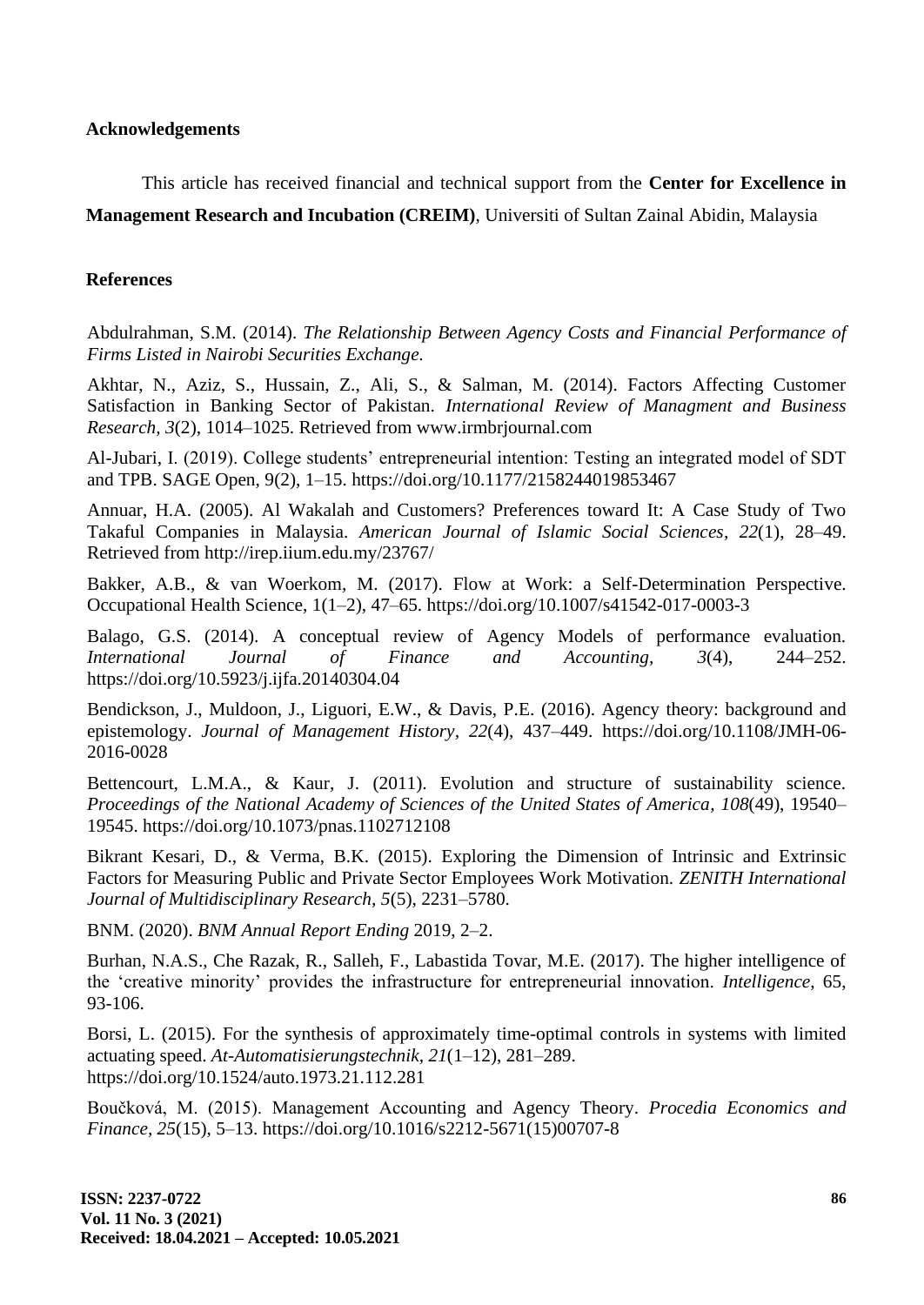Calvo, T.G., Cervelló, E., Jiménez, R., Iglesias, D., & Murcia, J.A.M. (2010). Using selfdetermination theory to explain sport persistence and dropout in adolescent athletes. *Spanish Journal of Psychology, 13*(2), 677–684. https://doi.org/10.1017/S1138741600002341

Cassar, L., & Meier, S. (2018). Nonmonetary incentives and the implications of work as a source of meaning. *Journal of Economic Perspectives, 32*(3), 215–238. https://doi.org/10.1257/jep.32.3.215

Cravens, D.W., Ingram, T.N., Laforge, R.W., Young, C.E., Cravens, W., Laforge, W., & Young, E. (1993). Behavior-Based Based Salesforce Control Systems. *Journal of Marketing, 57*(4), 47–59.

Corcos, A., Montmarquette, C., & Pannequin, F. (2020). How the demand for insurance became behavioral. Journal of Economic Behavior and Organization, (xxxx), 1–6. https://doi.org/10.1016/j.jebo.2020.09.001

Dalessio, A.T. (1994). Predicting Insurance Agent Turnover Using a Video-Based Situational Judgment Test. *Journal of Business and Psychology, 9*(1), 23–32. https://doi.org/10.1007/BF02230984

Dam, K., Vuuren, T., & Kemps, S. (2017). Sustainable employment: the importance of intrinsically valuable work and an age-supportive climate. *International Journal of Human Resource Management, 28*(17), 2449–2472. https://doi.org/10.1080/09585192.2015.1137607

Daud, W.N.W., Zainol, F.A., Salleh, F., Yazid, A.S., Ismail, S., Markom, R., Mukhtar, N.D. (2017). Takaful rules and regulations for ASEAN countries: Takaful player perspectives. (2017) Proceedings of the *30th International Business Information Management Association Conference, IBIMA* 2017 - Vision 2020: *Sustainable Economic development, Innovation Management, and Global Growth,* 2017-January, pp. 2363-2369.

De Vos, A., & Van der Heijden, B.I.J.M. (2015). Handbook of research on sustainable careers. *Handbook of Research on Sustainable Careers.* https://doi.org/10.4337/9781782547037

De Vos, A., Van der Heijden, B.I.J.M., & Akkermans, J. (2018). Sustainable careers: Towards a conceptual model. *Journal of Vocational Behavior,* 1–13. https://doi.org/10.1016/j.jvb.2018.06.011

Deci, E.L., Connell, J.P., & Ryan, R.M. (1989). Self-Determination in a Work Organization. Optimization Letters, 74(4), 580–590. https://doi.org/10.1007/s11590-015-0981-5

Deci, E.L., Olafsen, A.H., & Ryan, R.M. (2017). Self-Determination Theory in Work Organizations: The State of a Science. Annual Review of Organizational Psychology and Organizational Behavior, 4(1), 19–43. https://doi.org/10.1146/annurev-orgpsych-032516-113108

Dragos, S.L. (2014). Life and non-life insurance demand: The different effects of influence factors in emerging countries from Europe and Asia. *Economic Research-Ekonomska Istrazivanja , 27*(1), 169–180. https://doi.org/10.1080/1331677X.2014.952112

Eisenbeis, R. a. (2004). *Agency Problems and Goal Conflicts,* 24(October).

Emas, R. (2015). The Concept of Sustainable Development: Definition and Defining Principles, Florida International University. *Brief for GSDR* 2015, 1–3.

Fadzil, A.F.M., Yaacob, M.R., Sallehudin, H., Salleh, F., Muhayiddin, M.N., Mukhtar, D., & Ibrahim, R.M. (2019). The Impact of Entrepreneur's Motivation and Competencies: An Exploratory Study of E-Commerce New Venture Creations in Malaysia. *International Journal of Academic Research in Business and Social Sciences, 9*(8), 94–113. https://doi.org/10.6007/IJARBSS/v9 i8/6220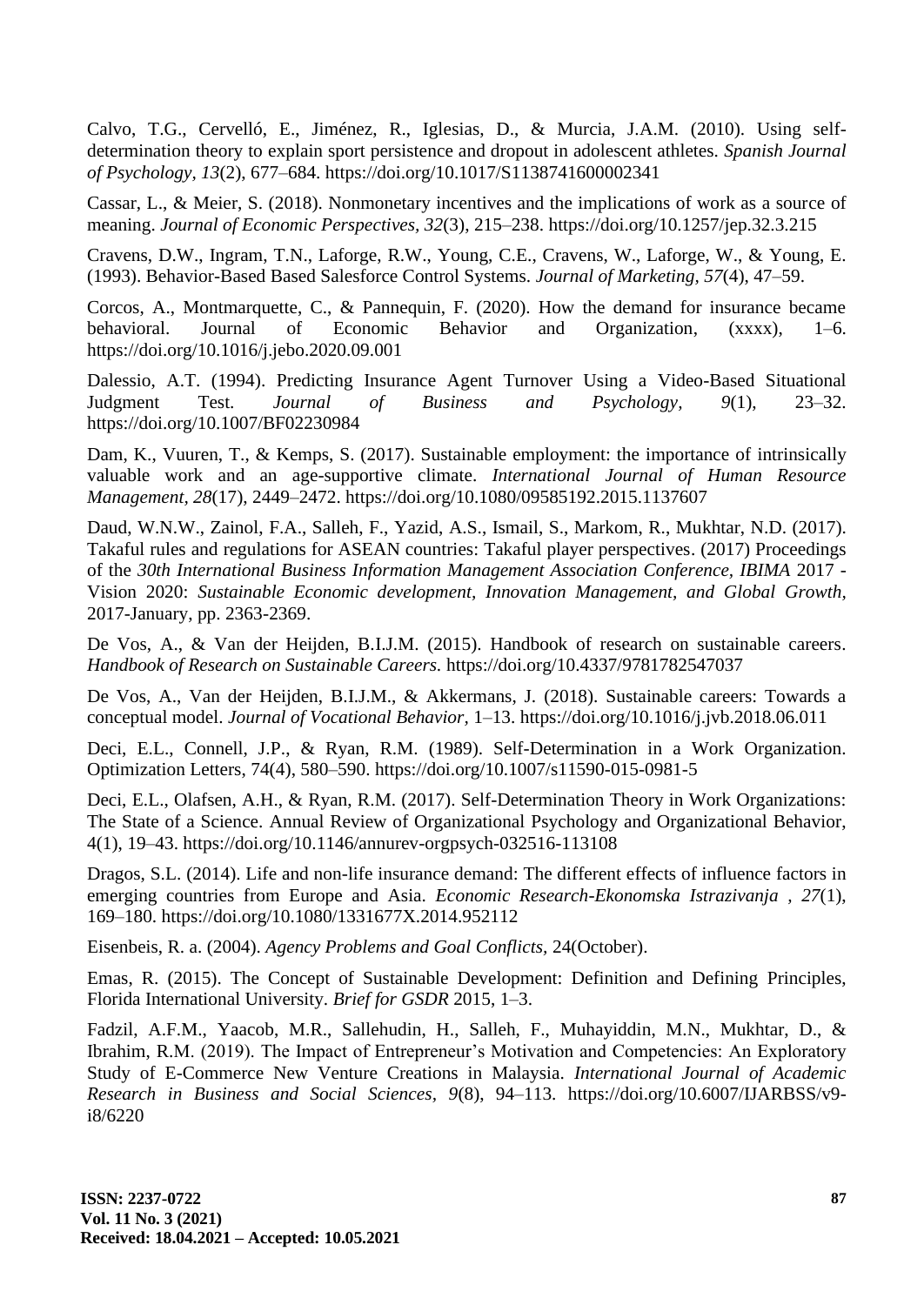Fama, E. (2012). Agency problems and the theory of the firm. In The Economic Nature of the Firm: A Reader, Third Edition (Vol. 88, pp. 270–282). https://doi.org/10.1017/CBO9780511817410.022

Farooq, S., & Hanif, N. (2013). A Descriptive Study of Intrinsic and Extrinsic Motivational Factors and Their Role in Employee Retention in Banking Sector (Lahore) Pakistan. *Journal of Innovative And Applied Finance.*

Financial Services Act 2013. (2013). Law of Malaysia Act 758, 18. http://www.bnm.gov.my/documents/act/en\_fsa.pdf

Foziah, N.H.M., Ghazali, P.L., Mamat, M., Salleh, F., Guci, D.A., Jaaffar, S.A.S., Mahmud, M.S., Yazid, A.S. (2018). Viability of annuity-based option as retirement form of benefit among EPF retirees. *International Journal of Engineering and Technology(UAE),* 7(3.28 Special Issue 28), 191-193.

Foziah, N.H.M., Ghazali, P.L., Mamat, M., Salleh, F., Guci, D.A., Jaaffar, S.A.S., Afthanorhan, A., Omar, L., Yazid, A.S. (2018). Analysis of private sector retiree's decision towards EPF retirement benefit of annuity-based option. *International Journal of Engineering and Technology(UAE), 7*(3.28 Special Issue 28), 185-188.

Gagné, M., & Deci, E.L. (2005). Self-determination theory and work motivation. *Journal of Organizational Behavior, 26*(4), 331–362. https://doi.org/10.1002/job.322

Ghani, H.A. (2017). Takaful Participation Readiness Model (Tprm): The Influence of Takaful Knowledge, *Religious Commitment and Materialism with the Moderating Effect of Switching Costs.*

Ghani, H.A., & Lambak, S. (2018). Determinants of Takaful: Case in East Coast Region of Malaysia. *International Journal of Academic Research in Business and Social Sciences, 8*(12). https://doi.org/10.6007/ijarbss/v8-i12/5059

Hamid, Rahman, Ya'amob, & Yakob. (2010). Performance Determination Model Of Human Capital Development For Takaful Industry In Malaysia. *Bilgi Ekonomisi ve Yönetimi Dergisi, 5*(2), 141–151.

Harrington, L.M.B. (2016). Sustainability Theory and Conceptual Considerations: A Review of Key Ideas for Sustainability, and the Rural Context. *Papers in Applied Geography, 2*(4), 365–382. https://doi.org/10.1080/23754931.2016.1239222

Hassan, R., Salman, S.A., Kassim, S., & Majdi, H. (2018). Awareness and Knowledge of Takaful in Malaysia: A Survey of Malaysian Consumers. *International Journal of Business and Social Science, 9*(11), 45–53. https://doi.org/10.30845/ijbss.v9n11p6

Holling, C.S. (2001). Understanding the complexity of economic, ecological, and social systems. Ecosystems, 4(5), 390–405. https://doi.org/10.1007/s10021-001-0101-5

Huang, W., & Eling, M. (2013). An efficiency comparison of the non-life insurance industry in the BRIC countries. *European Journal of Operational Research, 226*(3), 577–591. https://doi.org/10.1016/j.ejor.2012.11.008

Jensen, M., & Meckling, W. (1976). Theory of the Firm: Managerial Behavior, Agency Costs and Ownership Structure. *Journal of Financial Economics, 3*(1976) 305-360.

Kanat-Maymon, Y., Elimelech, M., & Roth, G. (2020). Work Motivations as Antecedents and Outcomes of Leadership: Integrating Self-Determination Theory and the Full Range Leadership Theory. *European Management Journal.* https://doi.org/10.1016/j.emj.2020.01.003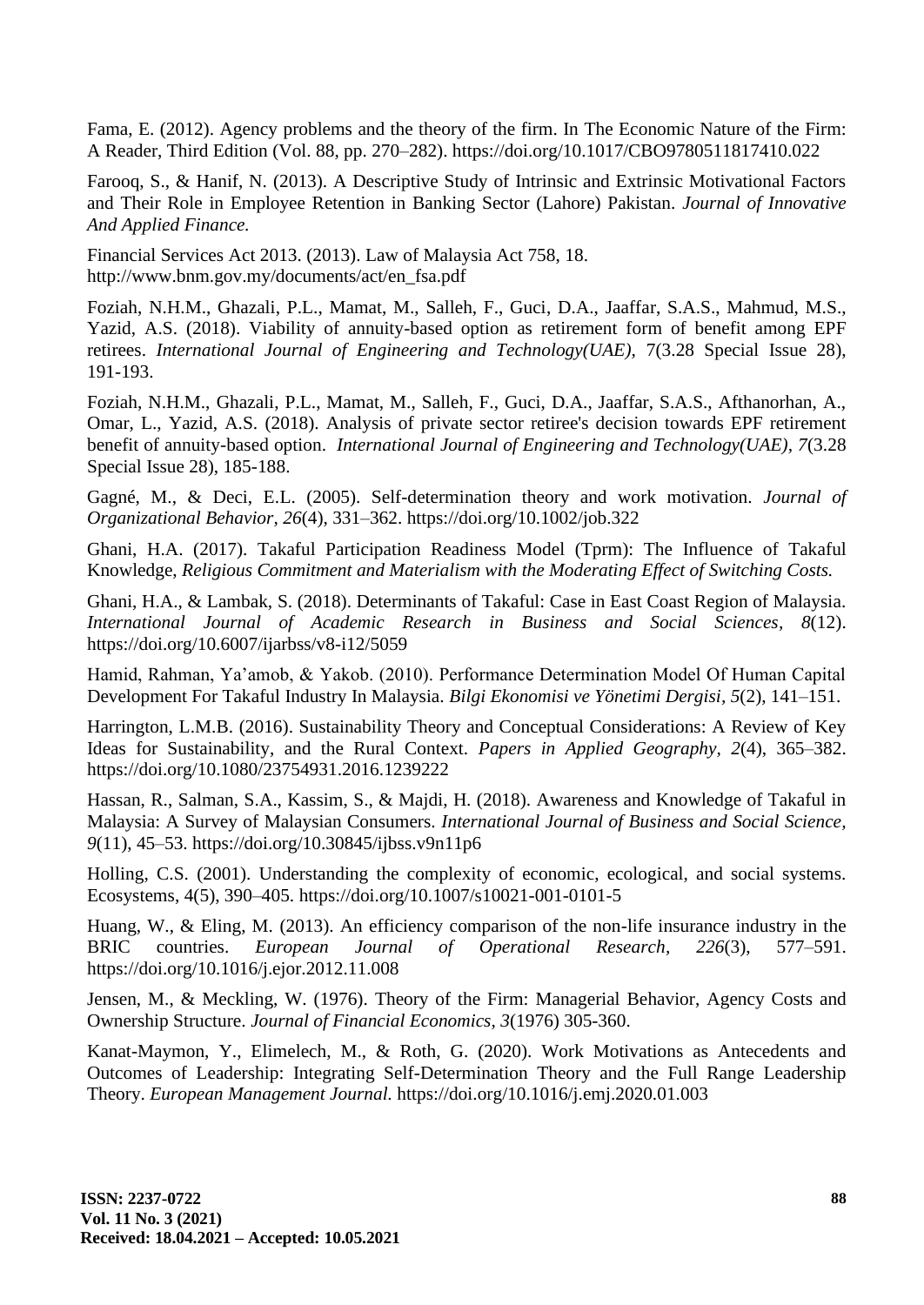Kandelousi, N.S., & Seong, N.K. (2011). Retention Of Generation Y's Insurance Agent: Mediating Role Of Communication Satisfaction An Empirical Study. *Global Journal of Management And Business Research, 11*(6).

Kirchner, T.A., Ford, J.B., Lindenmeier, J., Lowe, B., Mcdonald, B., & Mort, G.S. (2019). Finding New Ways to Engage and Satisfy Global Customers. *Proceedings of the Academy of Marketing Science. Springer, Cham,* (02 April), 23–24. https://doi.org/10.1007/978-3-030-02568-7

Kivisto, J. (2007). Agency Theory as a Framework for the Government-University Development. *Higher Education Finance and Management Series,* 17. https://doi.org/10.5296/rbm.v5i2.13413

Kivisto, J. (2008). An assessment of agency theory as a framework for the government-university relationship. *Journal of Higher Education Policy and Management, 30*(4), 339–350. https://doi.org/10.1080/13600800802383018

Kossek, E.E., Valcour, M., & Lirio, P. (2014). The sustainable workforce: Organizational strategies for promoting work-life balance and wellbeing. *Work and Wellbeing: A Complete Reference Guide, Volume III,* III(November), 295–319. https://doi.org/10.1002/9781118539415.wbwell14

Kunz, A.H., & Pfaff, D. (2002). *Agency theory, performance evaluation, and the hypothetical construct of intrinsic motivation, 27,* 275–295.

Kuvaas, B., Buch, R., Weibel, A., Dysvik, A., & Nerstad, C.G.L. (2017). Do intrinsic and extrinsic motivation relate differently to employee outcomes? *Journal of Economic Psychology, 61,* 244–258. https://doi.org/10.1016/j.joep.2017.05.004

Lawrence, B.S., Hall, D.T., & Arthur, M.B. (2015). Sustainable careers then and now. *Handbook of Research on Sustainable Careers,* 432–450. https://doi.org/10.4337/9781782547037.00033

Lim, J., Idris, M.F., & Carissa, Y. (2010). History, Progress and Future Challenge of Islamic Insurance (Takaful) in Malaysia. In Oxford Business and Economics Conference Program (Vol. 53, pp. 1689–1699). https://doi.org/10.1017/CBO9781107415324.004

Lozano, R., Carpenter, A., & Huisingh, D. (2015). A review of "theories of the firm" and their contributions to Corporate Sustainability. *Journal of Cleaner Production, 106,* 430–442. https://doi.org/10.1016/j.jclepro.2014.05.007

Maestrini, V., Luzzini, D., Caniato, F., & Ronchi, S. (2018). Effects of monitoring and incentives on supplier performance: An agency theory perspective. *International Journal of Production Economics, 203,* 322–332. https://doi.org/10.1016/j.ijpe.2018.07.008

Malaysian Takaful Association. (2019). Malaysian Takaful Association List of Member Companies.

Martens, P. (2006). Sustainability: science or fiction? *Sustainability: Science, Practice and Policy,* 2(1), 36–41. https://doi.org/10.1080/15487733.2006.11907976

Messah, O.B., & Kubai, P.K. (2011). Factors Influencing Agents Retention In Insurance Industry: A Survey Of Selected Insurance Companies In Nairobi (Kenya). *Journal of Economics and Sustainable* …, 2(3). http://www.iiste.org/Journals/index.php/JEDS/article/view/241

Milgrom, P.R., & Roberts, J. (1992). Economics, organization, and management. New Jersey, United States: Englewood Cliffs.

Muhamat, A.A., Karim, N.A., Mainal, S.A., Alwi, S.F.S., & Jaafar, M.N. (2018). Determinants of Agents Performance: A Case Study of AmMetLife Malaysia Berhad. *International Journal of Academic Research in Business and Social Sciences, 8*(11). https://doi.org/10.6007/ijarbss/v8 i11/4953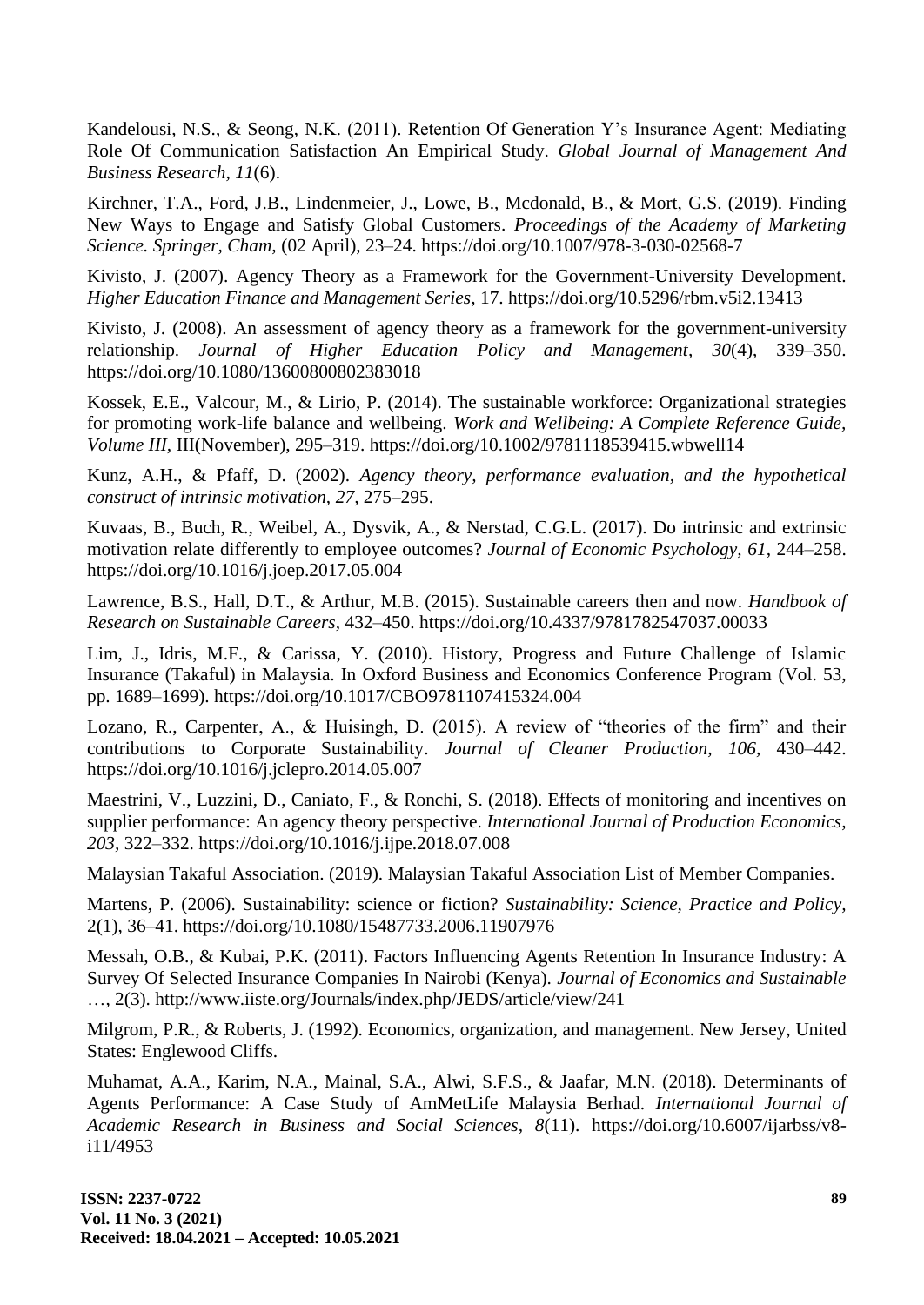Ngari, W. (2018). *Insurance Agents; Getting it right.* Association of Kenya Insurer, 18. https://www.akinsure.com/Images/Journal/Aki-Journal-June-2018web.Pdf

Ntoumanis, N., & Standage, M. (2009). Morality in sport: A self-determination theory perspective. Journal of Applied Sport Psychology, 21(4), 365–380. https://doi.org/10.1080/10413200903036040

Othman, M.B. (2017). Development and Shari'ah issues of the Takaful industry in Malaysia – Effects of the Regulatory Framework on the Implemantation and Growth. *Journal of Finance and Banking Review, 2*(1), 38–43.

Panda, B., & Leepsa, N.M. (2017). Agency theory: Review of theory and evidence on problems and perspectives. *Indian Journal of Corporate Governance, 10*(1), 74–95. https://doi.org/10.1177/0974686217701467

Pappas, E. (2012). A new systems approach to sustainability: University responsibility for teaching sustainability in contexts. *Journal of Sustainability Education, 3*(1), 3–18.

Pappas, E., Pappas, J., & Sweeney, D. (2015). Walking the walk: Conceptual foundations of the Sustainable Personality. *Journal of Cleaner Production, 86,* 323–334. https://doi.org/10.1016/j.jclepro.2014.08.077

Patlins, A. (2017). Improvement of Sustainability Definition Facilitating Sustainable Development of Public Transport System. *Procedia Engineering, 192,* 659–664. https://doi.org/10.1016/j.proeng.2017.06.114

Quigley, N.R., & Tymon, W.G. (2006). Toward an integrated model of intrinsic motivation and career self-management. *Career Development International, 11*(6), 522–543. https://doi.org/10.1108/13620430610692935

Rasika, D.G.L. (2018). *Evaluating the factors influencing the Retention of Insurance Agents A case study on Life Insurance Industry in Sri Lanka, (November).*

Rey-Martí, A., Tur Porcar, A., & Mas-Tur, A. (2015). Linking female entrepreneurs' motivation to business survival. *Journal of Business Research, 68*(4), 810–814. https://doi.org/10.1016/j.jbusres.2014.11.033

Ryan, R.M., & Deci, E.L. (2000). Intrinsic and Extrinsic Motivations: Classic Definitions and New Directions. *Contemporary Educational Psychology, 25*(1), 54–67. https://doi.org/10.1006/ceps.1999.1020

Salleh, F. & Kamaruddin. (2011). The Effects of Personality Factors on Sales Performance of Takaful (Islamic Insurance) Agents in Malaysia. International Journal of Business and Social Science, 2(5), 259–265.

Salleh, F., Mustafa, N., Daud, W.N.W., Yazid, A.S., Ghazali, P.L., Remli, N., Burhan, N.A.S. (2017). A review of the importance on the need of micro medical and health takaful. *Proceedings of the 30th International Business Information Management Association Conference, IBIMA 2017 - Vision 2020: Sustainable Economic development, Innovation Management, and Global Growth,* 2017-January, 2398-2404.

Salleh. F., Mustafa, N., Yazid, A.S., Ghazali, P.L., Wan Daud, W.N., Remli, N., & Burhan, Nas., (2017). A review of the importance of the need for micro medical and health takaful. *30th International Business Information Management Association Conference - Vision 2020: Sustainable Economic development, Innovation Management, and Global Growth, IBIMA* 2017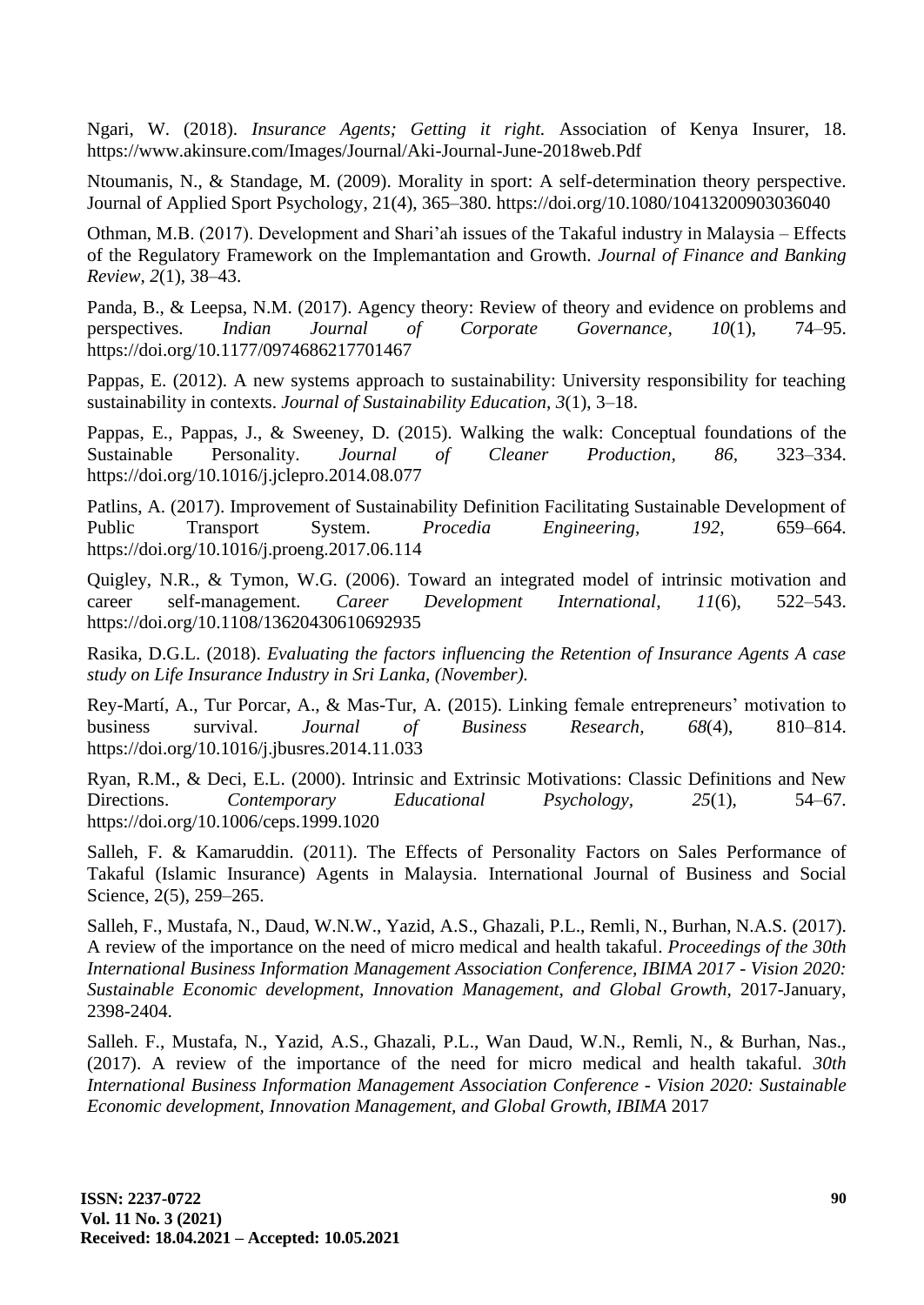Salleh, M.C.M., Abdullah, N.I., & Razali, S.S. (2013). Measuring Takaful Agents' Understanding Towards the Objectives and Concepts of Takaful. *Journal of Islamic Finance, 2*(1), 20–30. https://doi.org/10.12816/0001114

Salleh, M.C.M., Abdullah, N.I., Razali, S.S., & Wok, S. (2012). Takaful agents' roles in accordance with the Quran and Sunnah. *Global Journal Al-Thaqafah, 2*(2), 41–45. https://doi.org/10.7187/GJAT212012.02.02

Sexton, J. (2013). The Application of Self-Determination Theory to Employee Motivation in Irish Workplaces, (April).

Shah, M., & Asad, M. (2018). Effect of Motivation on Employee Retention: Mediating Role of Perceived Organizational Support. European Online Journal of Natural and Social Sciences, 7(2), 511–520.

Sharifuddin, S.S., Kasmoen, A., Mat Taha, N.H., Talaat, N.S.M.A., & Talaat, A.Z.M.A. (2016). The Concept of Takaful (Islamic Insurance) and Its Functions in the Establishment of Syarikat Takaful Malaysia; the First Takaful Operator in Malaysia. *International Journal of Humanities and Social Science Invention, 5*(12), 43–48. www.ijhssi.org

Shir, N., Nikolaev, B. N., & Wincent, J. (2018). Entrepreneurship and wellbeing: The role of psychological autonomy, competence, and relatedness. *Journal of Business Venturing, 34*(5), 105875. https://doi.org/10.1016/j.jbusvent.2018.05.002

Sloof, R., Praag, C.M. Van, & Sloof, R. (2007). *Performance Measurement, Expectancy and Agency Theory : An Experimental Study,* (3064).

Sloof, R., & van Praag, C.M. (2008). Performance measurement, expectancy and agency theory: An experimental study. *Journal of Economic Behavior and Organization, 67*(3–4), 794–809. https://doi.org/10.1016/j.jebo.2007.09.003

Solomon, L. (2017). *Environmental Pollution in the Niger Delta and Consequential Challenges to Sustainable Development of the Region: the Role of an Individual Development of Strategies for Enhanced in SITU Remediation of Aged Crude Oil-Contaminated Soil in Ogoniland Using B, (July).* https://doi.org/10.7537/marsrsj090817.03

Thomas, K.W., & Jr, W.G.T. (1997). Bridging the Motivation Gap in Total Quality Bridging the Motivation gap in. *Quality Management Journal, 6967,* 80–96. https://doi.org/10.1080/10686967.1997.11918787

Vanroelen, C. (2017). Longer working careers and sustainable work: the issue of social inequality. *Society, Health & Vulnerability, 8*(sup1), 1332854. https://doi.org/10.1080/20021518.2017.1332854

Waterman, R.W., & Meier, K.J. (1998). *Principal-Agent Models: An Expansion ? 8,* 173–202.

Wayne, K., & Jansen, E. (2000). *Intrinsic motivation in the military: models and strategic importance.*

Wellenbrock, M. (2013). Theoretical Basis of Supply Management - The Network Theory in Supply Management. *1st IBA Bachelor Thesis Conference,* 1–14.

Yazid, A.S., Arifin, J., Salleh, F., Ghazali, P.L., Mahmud, M.S. (2020). Determinants of family takaful loyalty in Malaysia: An exploratory factor analysis. *Journal of Advanced Research in Dynamical and Control Systems, 12*(4), 291-298.